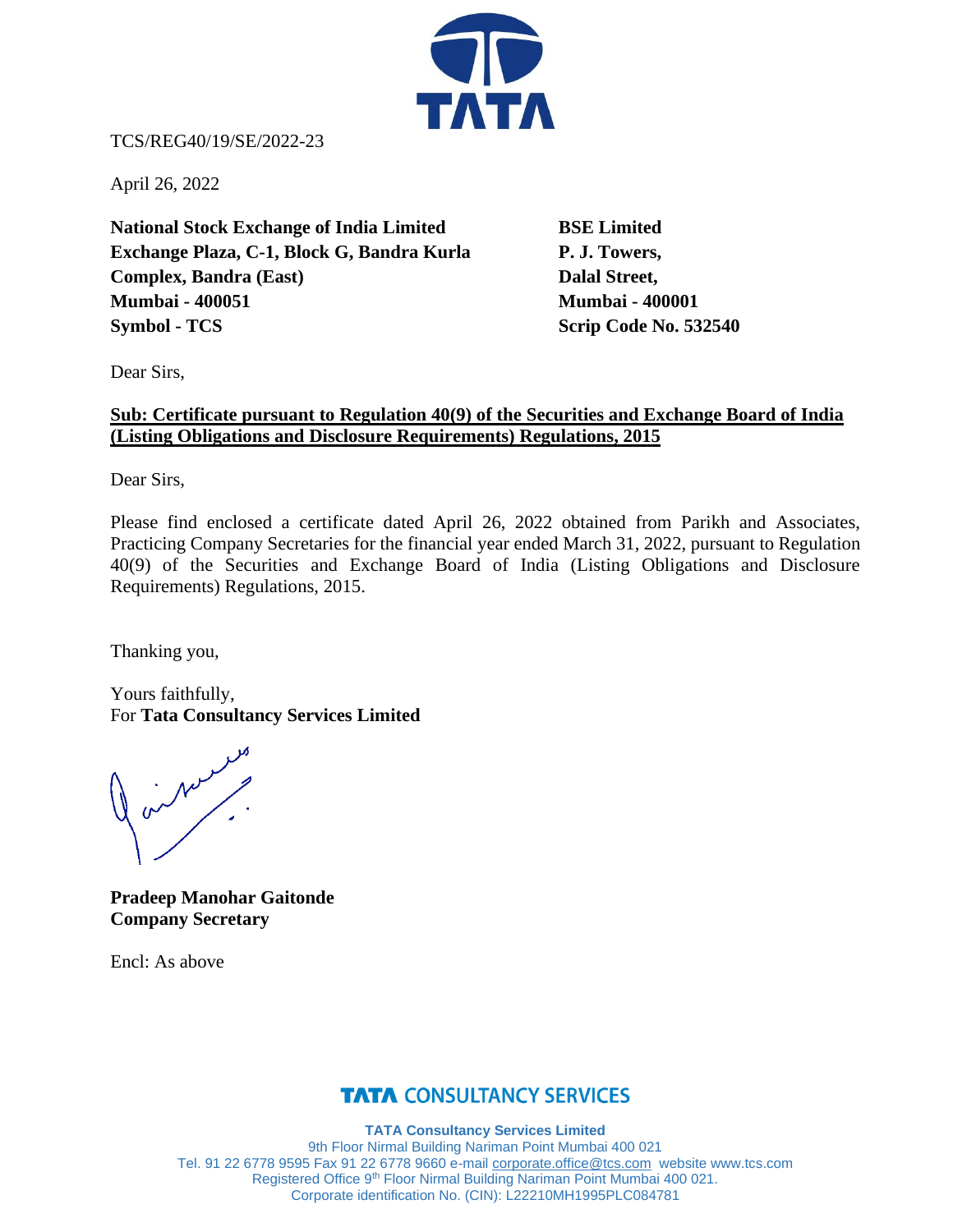

## CERTIFICATE UNDER REGULATION 40(9) OF SECURITIES AND EXCHANGE BOARD OF INDIA (LISTING OBLIGATIONS AND DISCLOSURE REQUIREMENTS) REGULATIONS, 2015 FOR THE YEAR ENDED 31st MARCH, 2022.

The Securities and Exchange Board of India (SEBI) vide gazette notification dated 8<sup>th</sup> June, 2018 and vide its press release dated 3<sup>rd</sup> December, 2018, amended Regulation 40 of the SEBI (Listing Obligations and Disclosure Requirements) Regulations, 2015 and has mandated that the transfer of securities would be carried out only in dematerialized form w.e.f.  $01^{st}$  April, 2019. SEBI vide its press release dated  $27^{th}$  March, 2019 clarified that the transfer deeds lodged prior to deadline and returned due to deficiency in the document may be re-lodged for transfer even after the deadline of 01<sup>st</sup> April, 2019. Further, SEBI vide its circular dated  $07<sup>th</sup>$  September, 2020 has fixed 31<sup>st</sup> March, 2021 as the cut-off date for re-lodgement of such transfer deeds and the shares that are re-lodged for transfers shall be issued only in demat mode. SEBI has specified operational guidelines for transfer and dematerialization of re-lodged physical shares vide its circular dated 02nd December, 2020.

SEBI vide gazette notification dated  $24<sup>th</sup>$  January, 2022 read with SEBI circular no. SEBI/HO/MIRSD/MIRSD\_RTAMB/P/CIR/2022/8 dated 25<sup>th</sup> January, 2022 has mandated that companies shall effect issuance of certificates or receipts or advices, as applicable in dematerialized form only, while processing the service requests relating to Issue of duplicate securities certificate, Claim from Unclaimed Suspense Account, Renewal / Exchange of securities certificate, Endorsement, Sub-division / Splitting of securities certificate, Consolidation of securities certificates/folios, Transmission and Transposition.

Accordingly, on the basis of examination of the relevant documents relating to TATA CONSULTANCY SERVICES LIMITED ('the Company') maintained and provided electronically by TSR Darashaw Consultants Private Limited, Registrar and Share Transfer Agents (RTA), pertaining to the financial year ended 31st March, 2022 for the purpose of issuing a Certificate as per Regulation 40(9) of Securities and Exchange Board of India (Listing Obligations and Disclosure Requirements) Regulations, 2015, We hereby certify that:

A) 1.a. The Company has delivered during year ended on  $31<sup>st</sup>$  March, 2022, letters of confirmation as per SEBI's operational guidelines for execution of transfers on such relodged transfer deeds received during the financial year ended 31<sup>st</sup> March, 2022.